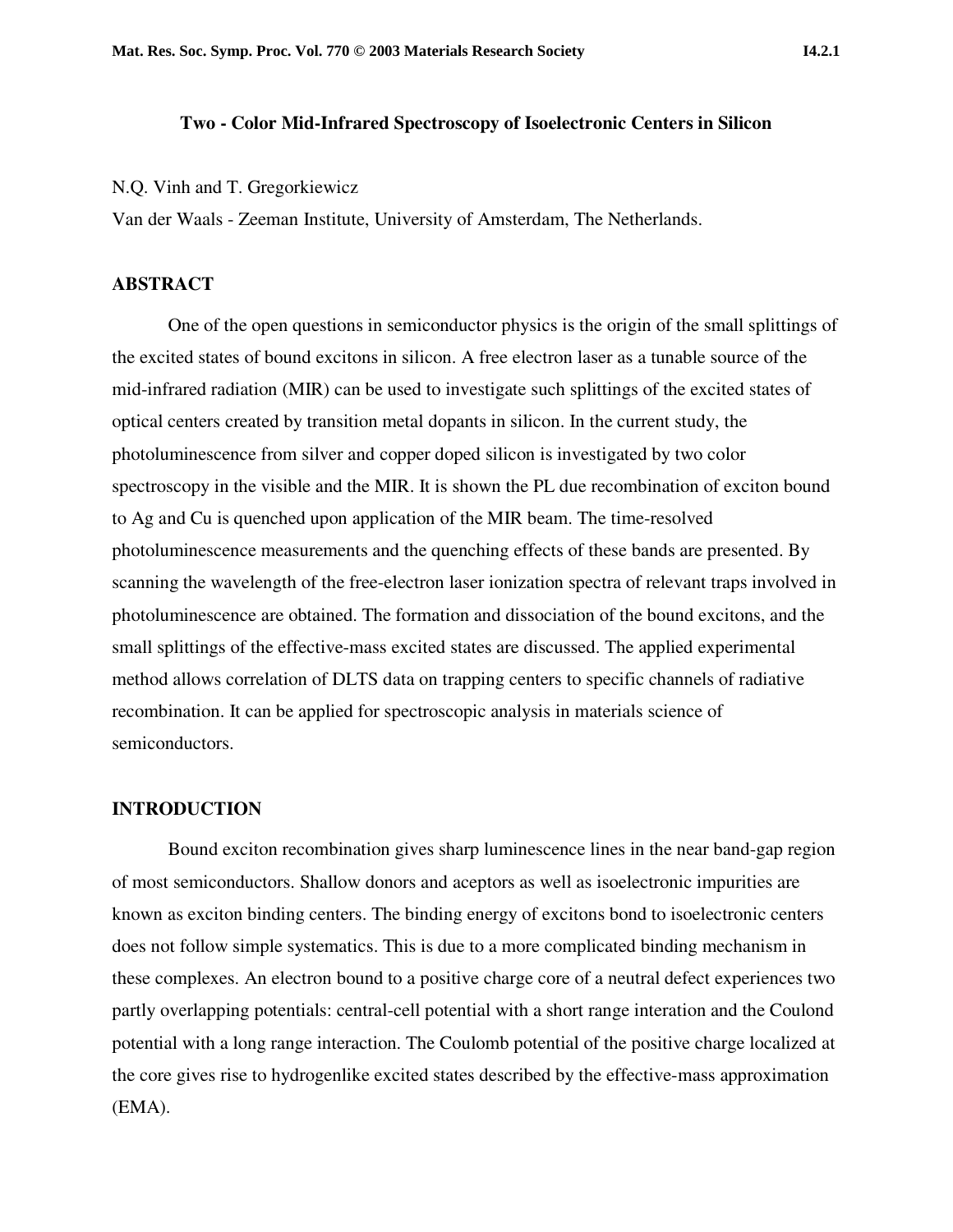The photoluminescence (PL) of silver-doped silicon has been investigated in the past and in generation of a characteristic low temperature emission spectrum at 780 meV [1-5] has been concluded. In the photoluminescent spectrum, narrow no-phonon lines (termed A, B, and C with energies of 778.9, 779.9 meV and 784.4 meV, respectively) and lower energy phonon replicas have been distinguished. The observed structure was identified as transitions from the effectivemass-like electronic states near the conduction band to the ground state. The PL spectrum of copper-doped silicon has two bands at 1014.7 meV [6] and 943.7 meV [7], each of them featuring several replicated PL lines.

#### **EXPERIMENTAL**

Samples for this study were prepared from low resistivity p-type float-zone silicon. Silver or copper was evaporated on both sides of a sample and then diffused at 1150oC in a closed quartz ampoule containing 100 mbar of argon. Following the diffusion step the samples were quenched to room temperature by dropping the whole ampoule in water. After that, the surface layers were mechanically lapped and etched in a mixture of HF and  $HNO<sub>3</sub> (1:3)$ .

The experiments have been performed at the free electron laser for infrared experiments (FELIX) users facility at the FOM institute for Plasma Physics "Rijhuizen". For band-to-band excitation, a second harmonics of a pulsed Nd:YAG laser operating at  $\lambda_{YAG}$  = 532 nm was used. Following the pump pulse, a secondary pulse from the free electron laser (FEL) is applied with a tunable delay time at the wavelength of choice and a variable power. For spectroscopic measurements, our studies were performed in two specific ranges of photon energies between 70-170 meV and 35-65 meV. The sample is places in a helium gas flow variable temperature cryostat (Oxford Instruments Optistat). The emerging luminescence is dispersed by a spectrometer (Triax 320) and detected with a PMT detector (Hamamatsu R5509-72).

#### **RESULTS AND DISCUSSION**

Figure 1 shows the effect of the FEL pulse, at photon energy of 88meV) on the emission due to excitons bound at the Ag-related center. The effect of the FEL is shown for two different delay times between the pump and the FEL pulses  $\Delta t$  = -100 µs, -250 µs. Similar, the quenching effect on the Cu-related PL signal is observed. As can be seen, the FEL pulse leads to a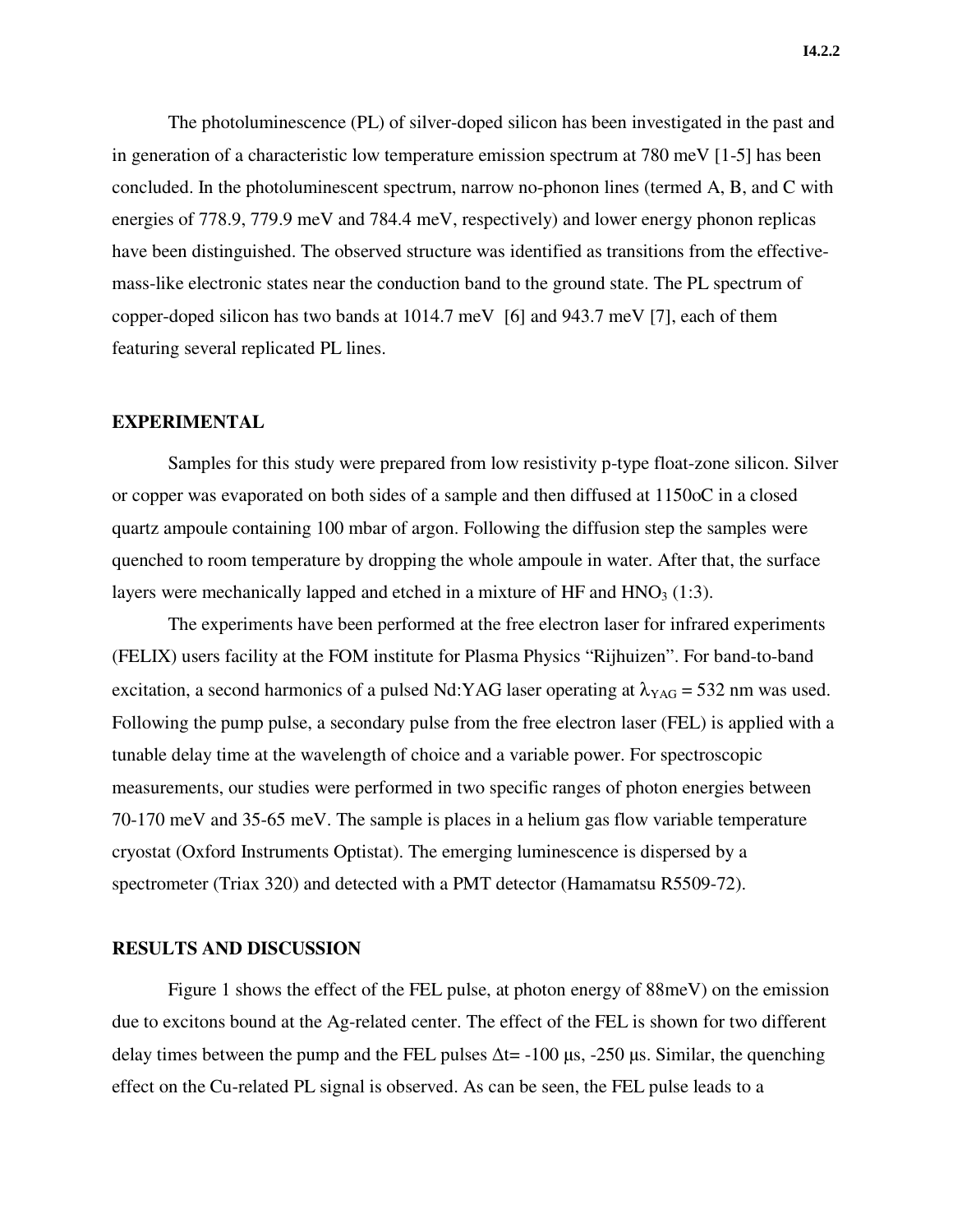

**Figure1.** Quenching of the emission from Ag-related center by application of the FEL at photon energy of 88 meV with two different delay times between the pump and the FEL pulses of 100  $\mu$ s and 250  $\mu$ s.

considerable quenching of the intensity of the PL signal. In order to understand the actual role played by the FEL pulse, we scan the wavelength of FEL.

Figure2 shows the quenching effect as a function of photon energy, normalized for a few values of constant MIR flux density. An onset is shown with a maximum of quench at 47 meV. When we assume that the quenching effect is related to ionization of an effective-mass shallow state, then its ionization energy can be calculated as formula hv=10/7  $E_{ion} \approx 33$  meV. Since the emission from Ag-related center has photon energy of 780 meV, then taking into account the band-gap energy of silicon at low temperature, we calculate the localization energy of a hole at Ag-related center as 357 meV. This is in agreement with the existing reports on DLTS measurements on Si:Ag. Exciton binding energy is asymmetric with primary localization of a hole by a strong local potential; subsequently an electron is localized in a Coulombic potential forming effective-mass-theory donor-like states. Also for copper in silicon, we have shown from the quenching effect as function of FEL photon energy, that two ionization energies of the shallow trap are 32 and 36 meV. The ionization energy in the 35 meV range is typical for the